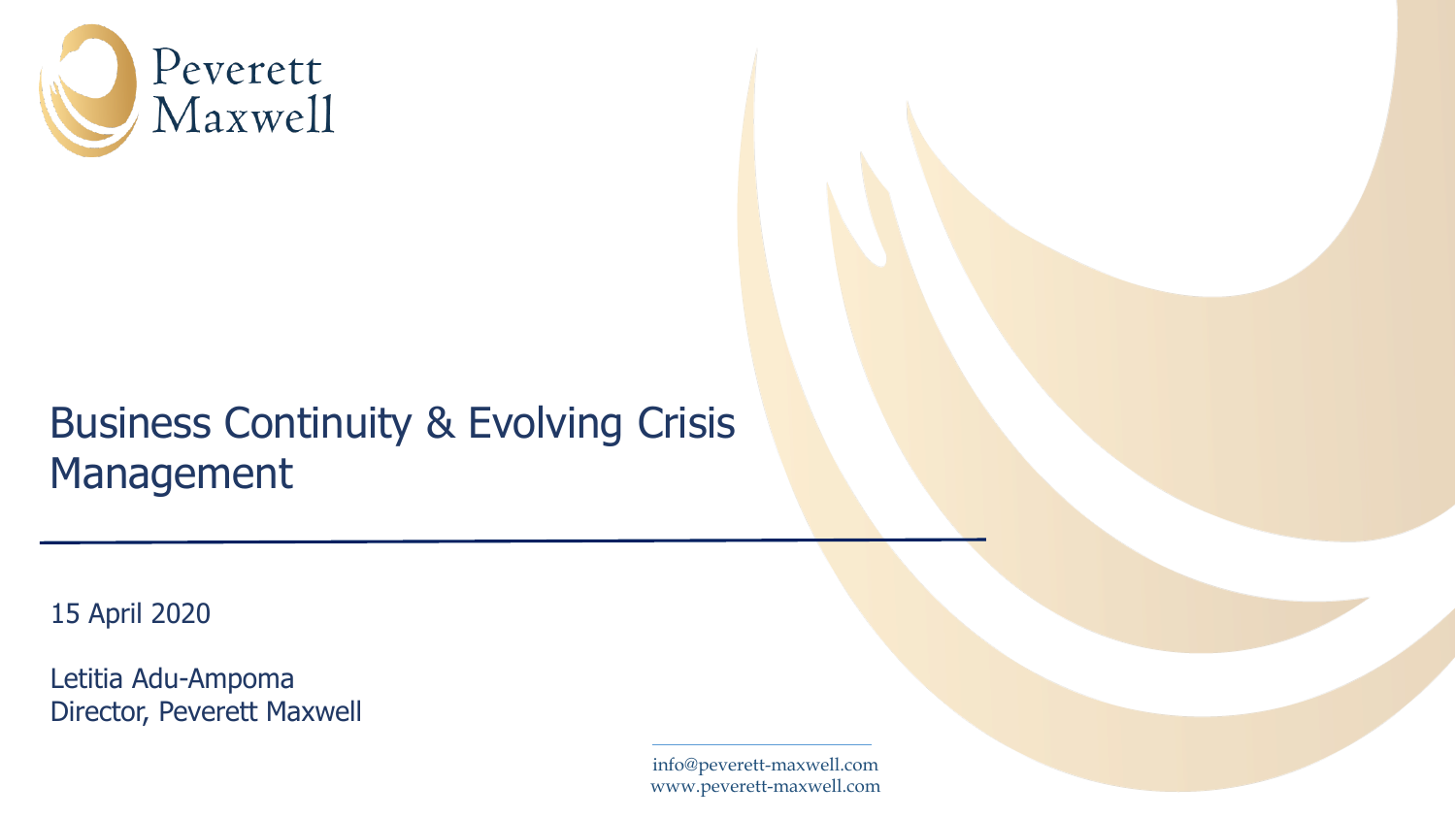## 2018 - Tales from Two Perspectives



- Well known, 80+ year old international aid organisation
- In 2018 faced multiple allegations of sexual misconduct during many years by many of its workers – including paying sex workers – some of whom were underage, in Haiti and Chad
- Oxfam sacks the guilty workers, with no legal prosecution. The 'business/work' of Oxfam continues in Haiti, Chad etc with replacement staff *Business Continuity Plan worked !*
- UK Govt demands documentation and finds that Oxfam withheld additional information on the misconduct eg Oxfam tried to silence a whistle blower and also one guilty worker had a previous similar misconduct record with another charity
- **RESULT** Loses significant UK Govt funding; Loses 7000 regular donors; Ambassadors for Oxfam including Archbishop Desmond Tutu resign; Oxfam GB expelled from **Haiti**



#### **A chicken restaurant with no chicken !!**

- DHL took over contract as delivery/logistics partner on Valentines Day (14 Feb)
- Logistics problems resulted in restaurants not receiving deliveries of chicken and other perishable goods
- Problems got so bad that by 18 February, most of KFC's 900 UK stores were closed.
- Stores were closed for about  $2 3$  weeks before problems resolved. *Business Continuity Plan failed !*
- KFC used an innovative PR Campaign which included apologies to customers, acknowledgement they made a mistake, they did not blame logistics partner, and created a 'humorous' marketing campaign.
- Behind closed doors, settlement agreed with logistics partners and also with franchisees (store owners)
- **RESULT** Cost to business of error = -0.5% sales reduction for the year; Increased popularity with customers following marketing campaign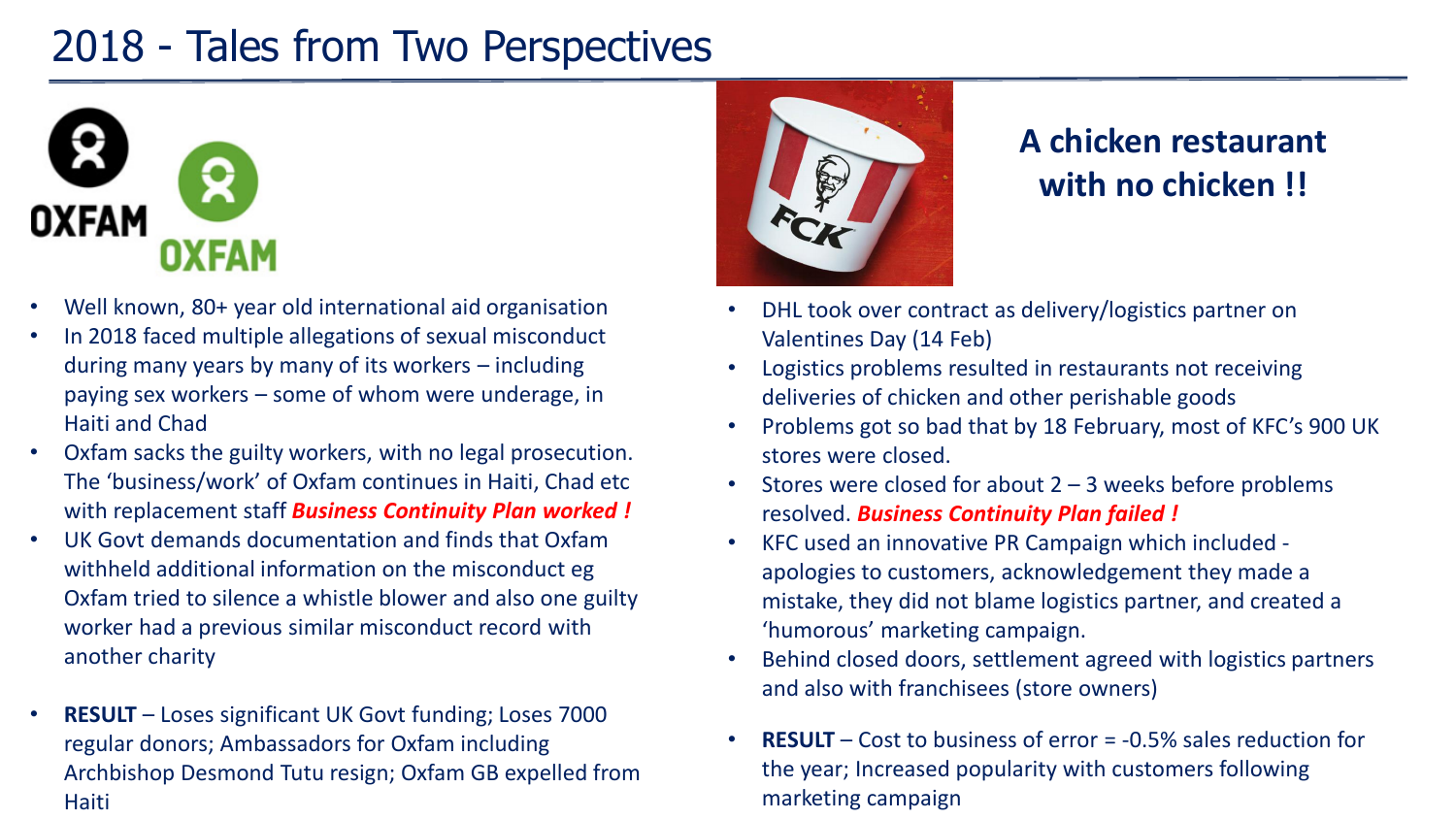#### **Business Continuity Management**

A *framework* for identifying an organisations risk of exposure to internal and external threats. The goal of BCM is to provide the organization with the ability to effectively respond to threats such as natural disasters, pandemics, data breaches, etc and protect the business interests of the organization. BCM *includes* disaster recovery, business recovery, crisis management, incident management, emergency management and contingency planning.

According to [ISO 22301](http://searchdisasterrecovery.techtarget.com/definition/ISO-22301-International-Organization-of-Standardization-standard-22301), a business continuity management system emphasizes the importance of:

- [Understanding continuity and preparedness needs, as well as the necessity for establishing](http://searchstorage.techtarget.com/definition/business-continuance) business continuity management policy and objectives.
- Implementing and operating controls and measures for managing an organization's overall continuity risks.
- Monitoring and reviewing the performance and effectiveness of the business continuity management system.
- Continual improvement based on objective measurements

#### *A Business Continuity Plan is only a part of Business Continuity Management*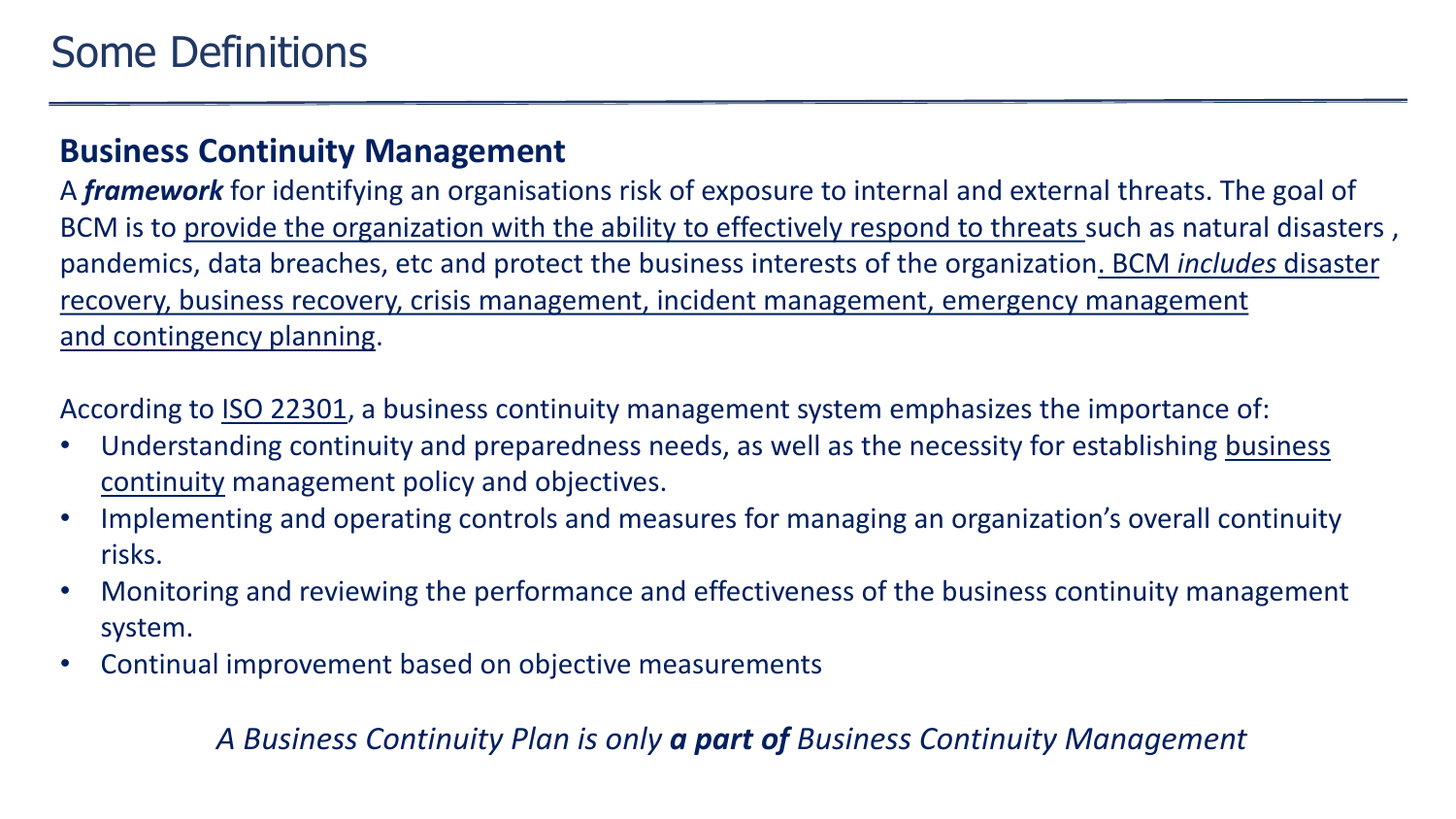#### How they all fit….



Source : <https://www.pharmaceuticalonline.com/doc/business-continuity-the-coronavirus-are-your-pharma-operations-at-risk-0001>

**Business Continuity & The Coronavirus: Are Your Pharma Operations At Risk?**

Article By [Bikash Chatterjee](https://www.pharmaceuticalonline.com/author/bikash-chatterjee), chief operating and science officer, Pharmatech Associates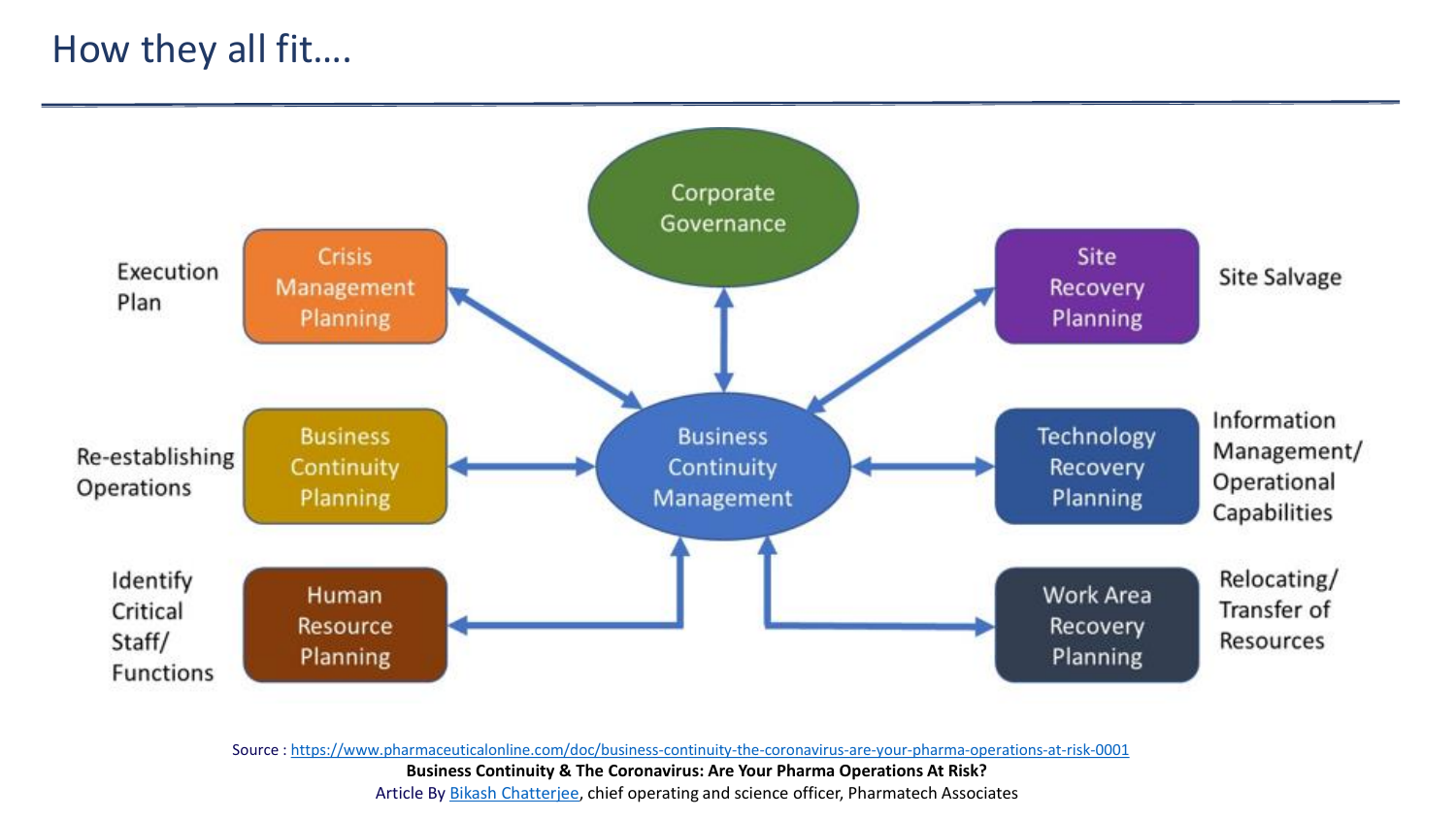## What are the Components of a Business Continuity Plan (BCP) ?

| <b>Stage</b>                                                  | <b>Objective</b>                                                                                                                                                                                                                                                                                                                                                                                                |  |
|---------------------------------------------------------------|-----------------------------------------------------------------------------------------------------------------------------------------------------------------------------------------------------------------------------------------------------------------------------------------------------------------------------------------------------------------------------------------------------------------|--|
| <b>Risk Assessment</b>                                        |                                                                                                                                                                                                                                                                                                                                                                                                                 |  |
| a) Risk Evaluation                                            | Identify critical business functions essential for continued service or production<br>$\bullet$<br>Determine the events that can adversely impact your company, the events that such events can<br>$\bullet$<br>cause and the controls needed to prevent or minimise the effects of a loss potential                                                                                                            |  |
| b) Business Impact Analysis                                   | Identify the impacts that result from disruption that can affect the company and the techniques that<br>$\bullet$<br>can be used to quantify and qualify such impacts<br>Impacts considered should include loss of income, loss of assets, loss of customers/clients, loss of<br>$\bullet$<br>revenue, other additional costs<br>Prioritise critical business functions<br>Determine your required MTDP and RTO |  |
| <b>Develop &amp; Document Business Continuity Plan</b>        |                                                                                                                                                                                                                                                                                                                                                                                                                 |  |
| a) Develop Recovery Strategy                                  | Determine and guide the selection of alternative recovery operating strategies to be used to<br>$\bullet$<br>maintain the critical functions                                                                                                                                                                                                                                                                    |  |
| b) Document Plan                                              | Organise and document a written plan. Management/Business Owner should review and approve<br>$\bullet$<br>the proposed plan                                                                                                                                                                                                                                                                                     |  |
| <b>Test, Approve &amp; Implement Business Continuity Plan</b> |                                                                                                                                                                                                                                                                                                                                                                                                                 |  |
| a) Test Plan                                                  | Develop testing criteria and procedure. Run tests, evaluate results, fine tune if necessary<br>$\bullet$                                                                                                                                                                                                                                                                                                        |  |
| b) Approve & Implement Plan                                   | Obtain final approval of plan and implement plan<br>$\bullet$                                                                                                                                                                                                                                                                                                                                                   |  |
| c) Maintain Plan                                              | Develop processes to keep the plan up to date with reviews and tests completed at a maximum of 12<br>$\bullet$<br>month intervals<br>Ensure plan is in line with strategic direction of the company                                                                                                                                                                                                             |  |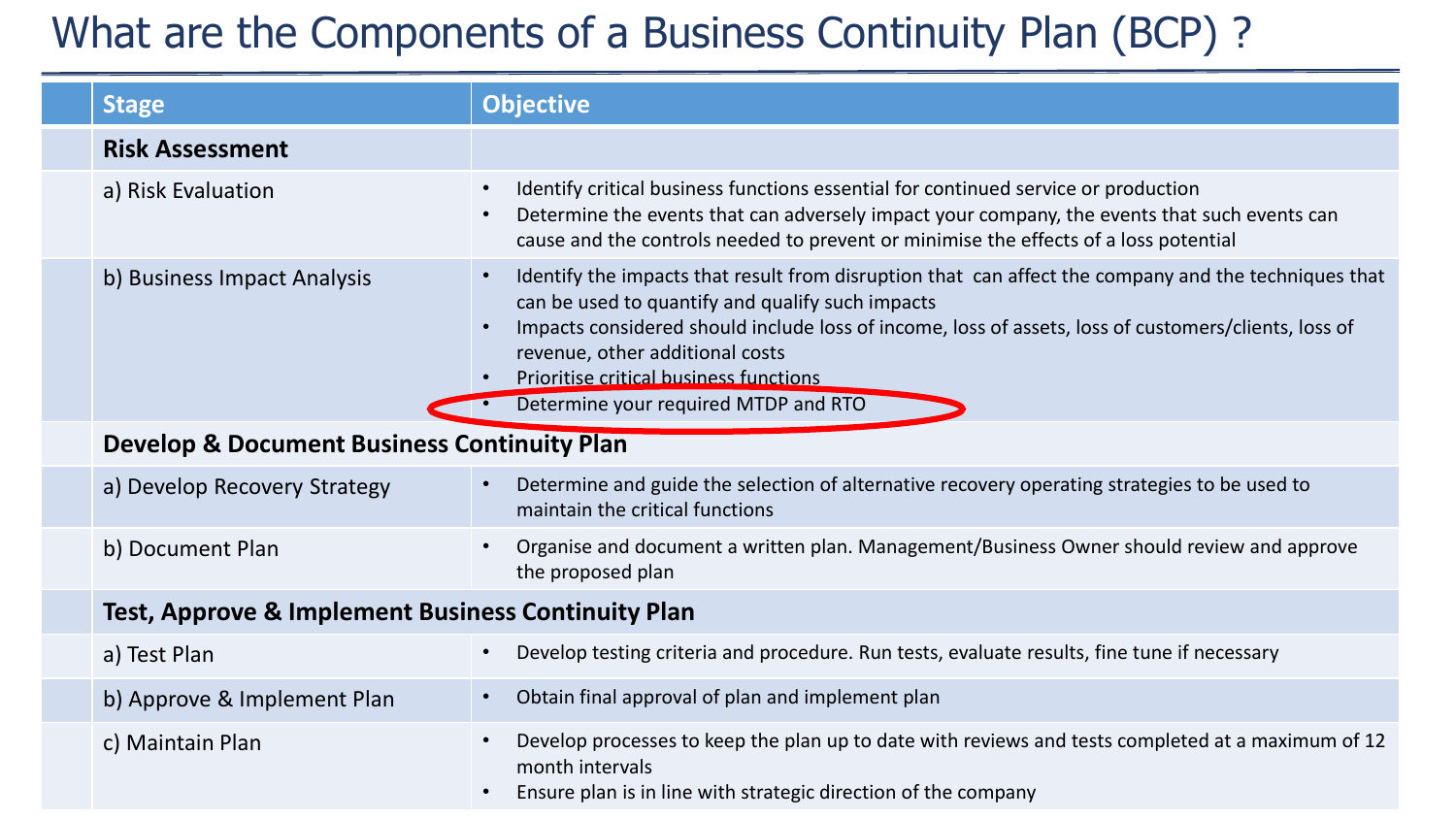### What are the Key Parameters that drive a Business Continuity Plan?

**Maximum Tolerable Disruption Period (MTDP)** – The maximum allowable time the business could tolerate an interruption in operations for key work centre or operation as it pertains to the business' value stream. To determine this properly, you need to understand interdependencies between operations.

**Recovery Time Objective (RTO)** – Sets the metrics for responding to the disruption. An organisation must define early in the process whether survival of the business is the base acceptance criterion for the continuity of activity. Ideally targeted RTO is less than the MTDP

**Process Resilience** – A processes ability to continue even in the event of a failure

#### *Limitation*

- The focus of a BCP and related parameters, drive businesses to focus on 'me, myself and I'.
- The different experiences of Oxfam and KFC demonstrate that this is often not enough to get the optimal business result

#### *"Not everything that can be counted counts, and not everything that counts can be counted"*

Informal Sociology ; A Casual Introduction to Sociological Thinking (1963) by William Bruce Cameron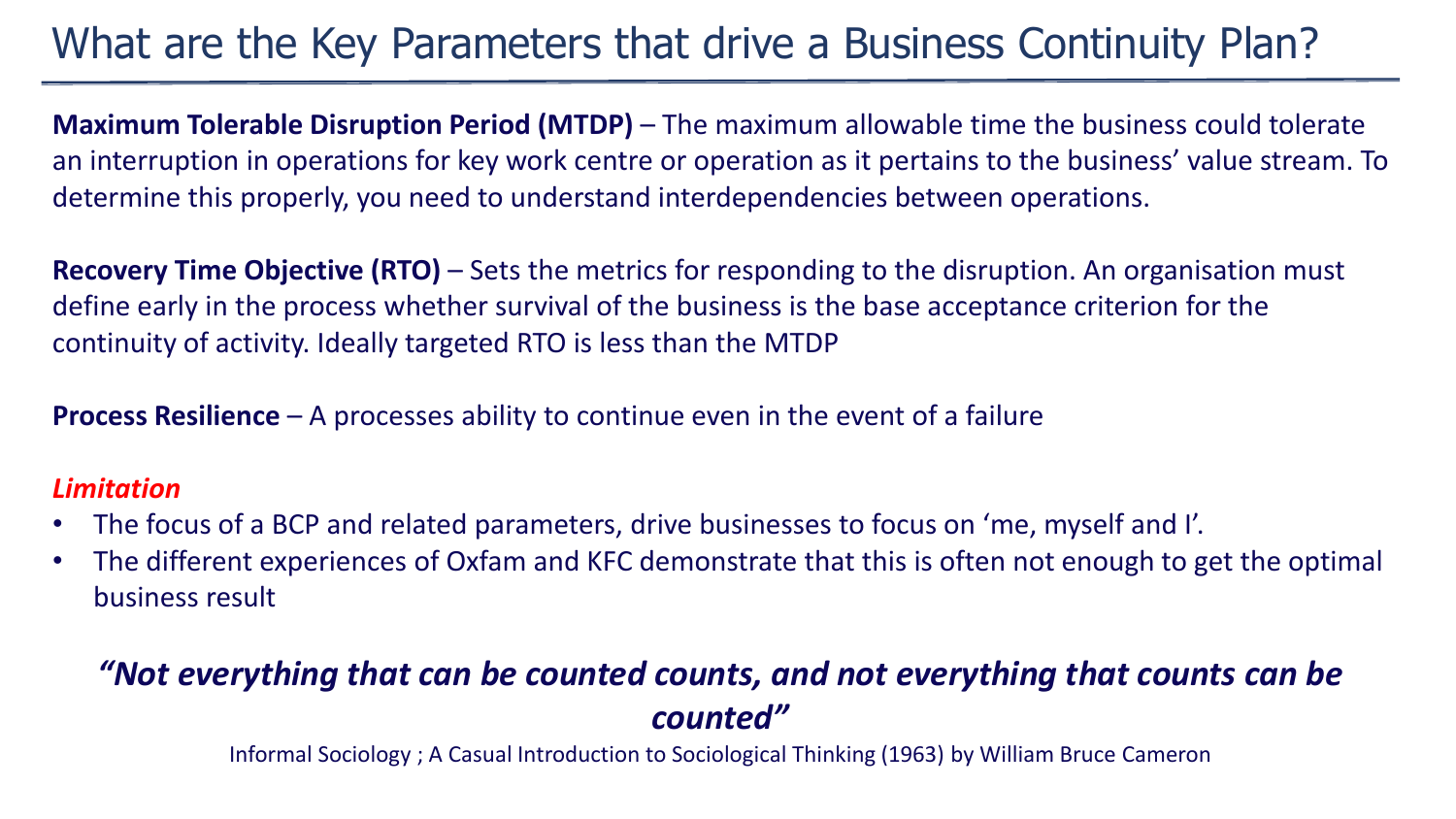## Crisis Management – What is it?

**Crisis Management** is the process by which an organisation deals with a major unpredictable event that threatens to harm the organisation, its stakeholders or the general public.

The three most common elements that define a crisis are:-

- A threat to the organisation
- The element of surprise
- A short decision time (An immediate co-ordinated response is necessary)



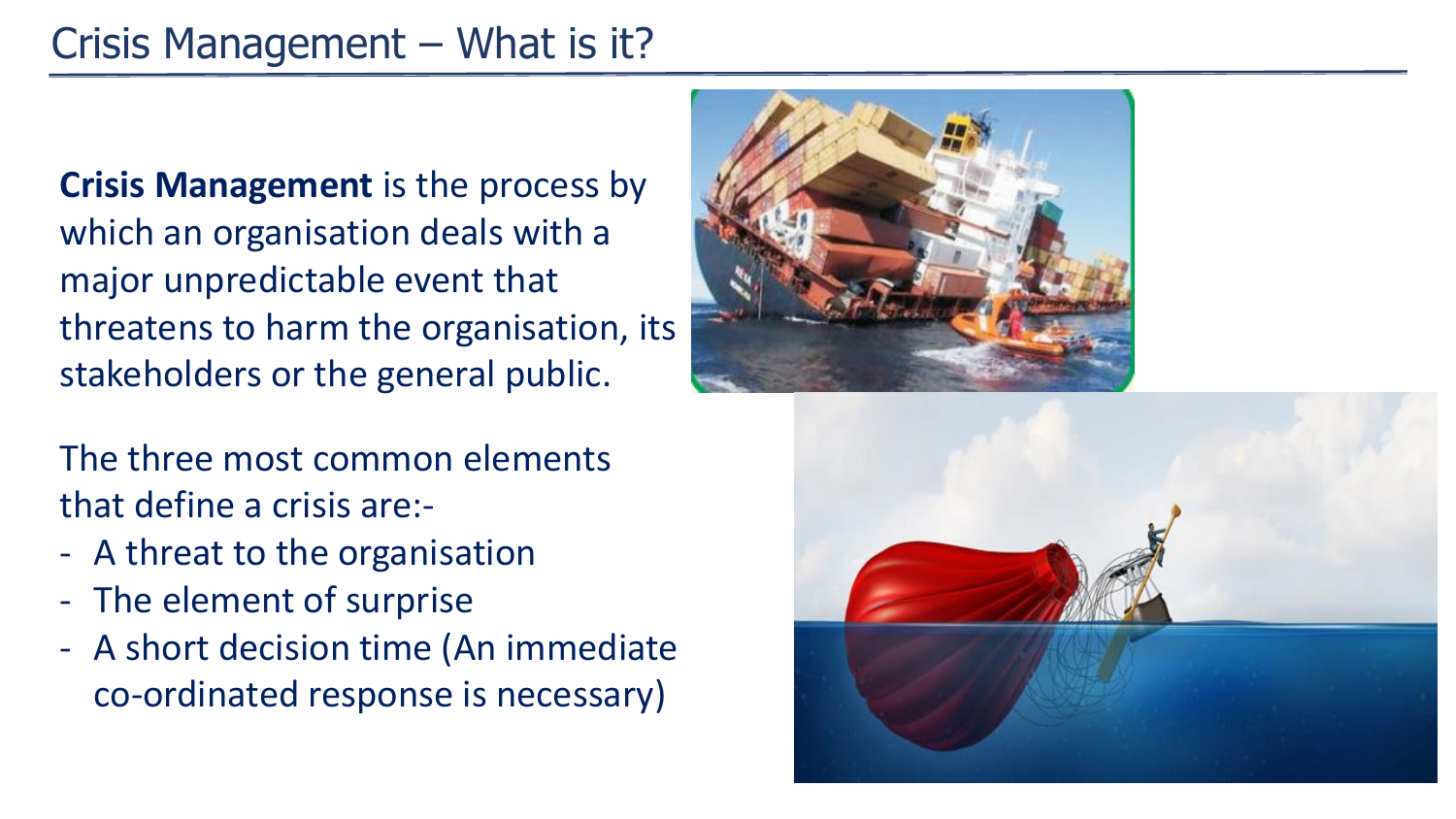## Types of Crises

**Natural Crises –** unseen environmental change – 'force majeure'- eg tornadoes, violent storms, earthquakes, hurricanes etc **Health Crises** – eg pandemics

**Technological Crises** – a crisis that occurs due to technological failure on a massive scale. Such a crisis may lead to temporary loss or closure till the problem is fixed by the technicians.

**Confrontational Crises –** When employees get involved in heated arguments or disobey top management, ultimately leading to boycotts and strikes for indefinite periods till their stipulated demands are fulfilled eg Google

**Crisis of Malevolence –** When employees take part in criminal activities like theft, forgery, spreading rumours in the press etc and it threatens to damage the reputation of an organisation

**Organisational Misdeed –** Where top officials take wrongful decisions deliberately to serve their ulterior motives, it harms the stakeholders and external parties related to a company/organisation. Examples include:-

- Crisis of Skewed Management values ie when executives make decisions based on short term gains, turning a blind eye to long term repercussions
- Crisis of deception when top officials abuse their authority and tamper with facts and figures to manipulate customers or stakeholders . Or they make false commitments to customers or stakeholders.
- Involvement of the management in illegal activities like taking bribes, passing on privileged information etc, sometimes called a crisis of managerial conduct

**Workplace Violence –** crisis due to workplace violence erupts when two or more employees get involved in violent acts at the office / site premises

**Rumours –** Rumours which threaten to malign a brand and which may result in loss of profits or even worse legal action. Such rumours are often started by someone within the organisation with the intent to tarnish the reputation of the company. **Insolvency** – When a firm is unable to pay its creditors and other parties due to insufficient funds. This could happen due to a downturn in the economy or other unexpected socks which result in insufficient cash flow..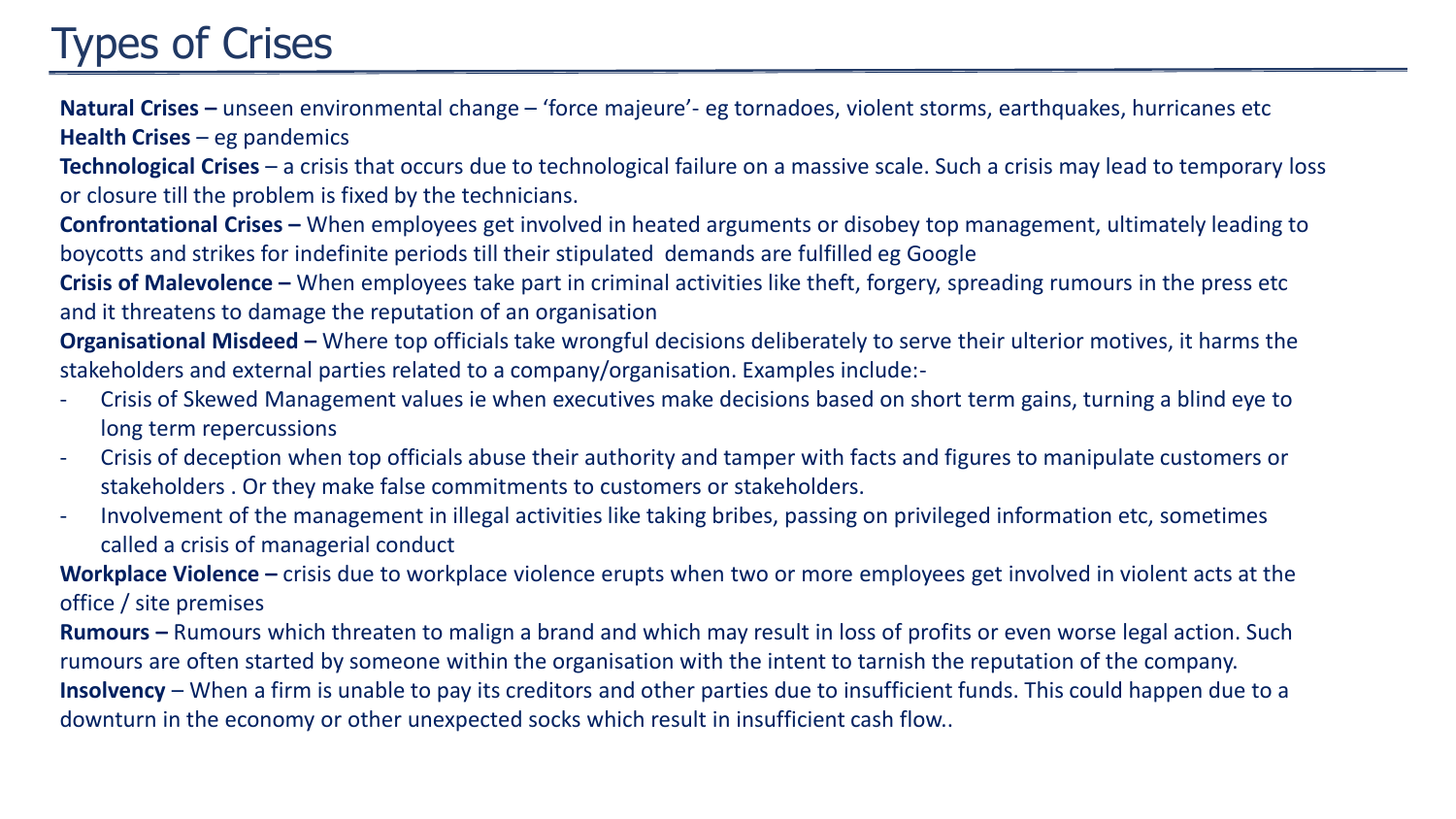**To Manage and mitigate risks** to your employees, contractors, stakeholders, contractors, suppliers, distributors and all others in your business eco-system in a manner that is pragmatic and process driven and demonstrates equity and 'fairness'

**To Deploy appropriate resources, attention and focus to managing the crisis** alongside maintaining business continuity in an appropriate manner.

**To Utilise a comprehensive and transparent process to manage the impact of a crisis (eg COVID-19 pandemic)** on your business operations so that stakeholders (including employees, customers/clients, community etc) and governments, regulators, unions etc have visibility and assurance of your effective crisis management.

**To Work towards preventing and/or minimizing reputational damage** your business could suffer during the crisis due to hindered business/contract performance, inappropriate business conduct, inappropriate management of employees/contractors/work sites and in the case of a pandemic such as COVID-19, possible infection cases amongst your employees/contractors.

**To Adapt to the changing business and environmental conditions** resulting from changes in a crisis situation eg changes the COVID-19 pandemic in Ghana and worldwide.

The ultimate goal of a Crisis Management Plan is to prevent or reduce both tangible and intangible losses for a business resulting from a crisis.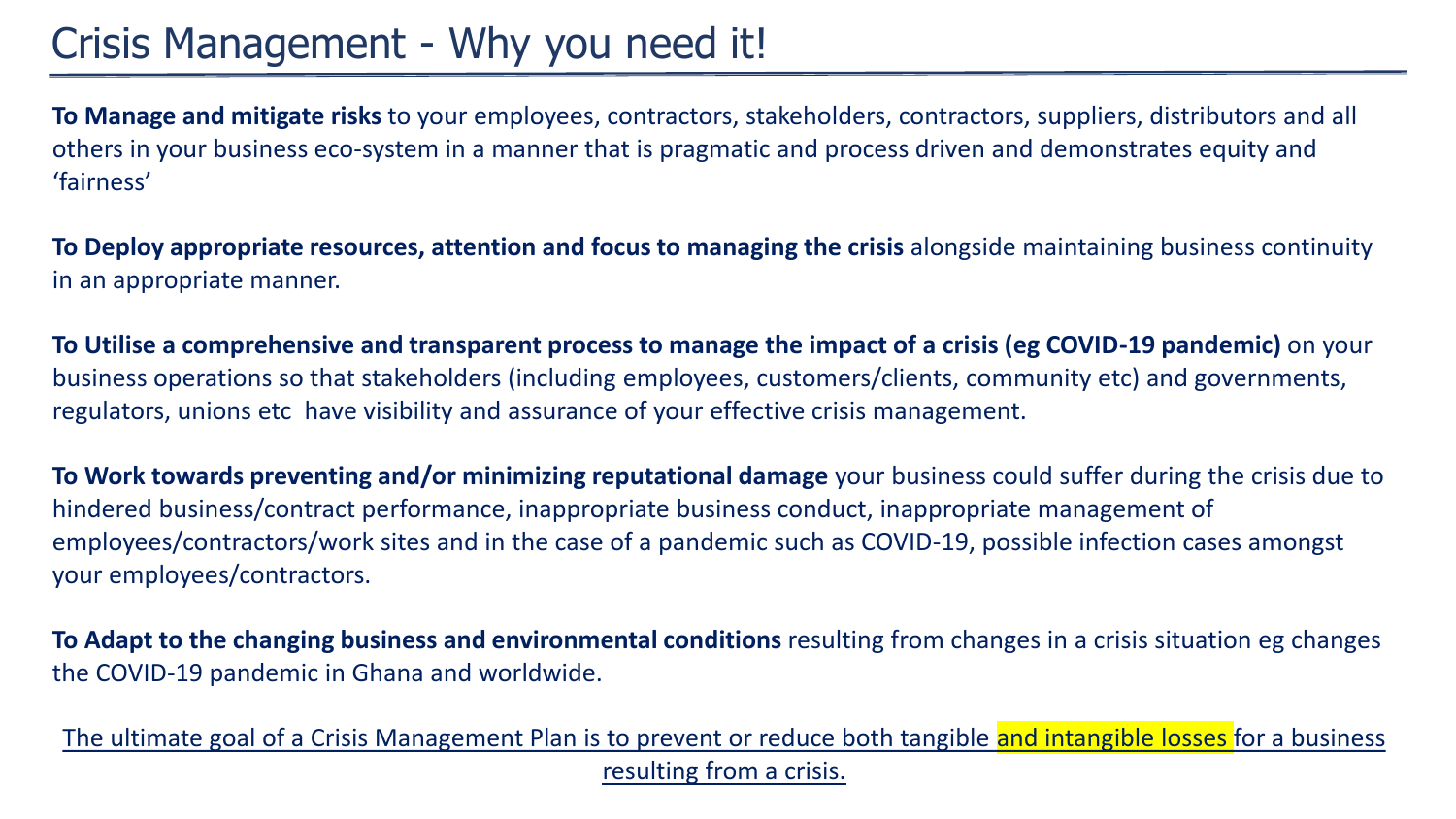### What are the Components of a CMP ?

| <b>Scenarios</b>                                                                                                                                                                                                                                                                                                                                                                                                                                                                                                                                                                                                                                                                                                                                                                                                                                                                                                                                                                                                                                                             | Framework/Management<br><b>Risk Assessment &amp;</b> | PR /<br><b>Communications</b>            |
|------------------------------------------------------------------------------------------------------------------------------------------------------------------------------------------------------------------------------------------------------------------------------------------------------------------------------------------------------------------------------------------------------------------------------------------------------------------------------------------------------------------------------------------------------------------------------------------------------------------------------------------------------------------------------------------------------------------------------------------------------------------------------------------------------------------------------------------------------------------------------------------------------------------------------------------------------------------------------------------------------------------------------------------------------------------------------|------------------------------------------------------|------------------------------------------|
| Stakeholder<br><b>Risk Assessment</b><br><b>Activation Guidelines</b><br>Crisis Mgmt Teams - Composition,<br>Roles & Responsibilities - considering<br>Approach/Principles<br>groups<br>Crisis Response Flow<br>different locations<br>identification<br>COVID-19 Scenarios to include:<br><b>Charts</b><br>(Internal &<br>Crisis Definition Criteria - Different<br>· Time dimensions<br>Crisis Response<br>External)<br>levels and categories of responses<br>Checklists - to include<br>• Infection rates employees<br>PR Strategies for<br>Incident Log Management<br>initial assessment,<br>• Site shutdown(s)<br>business impact.<br>• Office capabilities<br>Data/Documentation to be available<br>Communication<br>ongoing management,<br>· Public relations/social<br>always e.g.<br>resources, evaluation,<br>strategy for<br>media issues<br>Internal/External/Emergency Contact<br>monitoring<br>• Govt /stakeholder<br>Lists.<br>requirements/demands<br>Required resources for<br>Plan Testing/Simulation Exercises<br>• Contract/finance impacts<br>responses |                                                      | stakeholder groups<br>stakeholder groups |

#### **Note :**

A Crisis Management Plan should cover 'any' crisis. Hence, scenarios should be principle based to cover for multiple types of crises. The example above merely uses COVID-19 as an example, because of current focus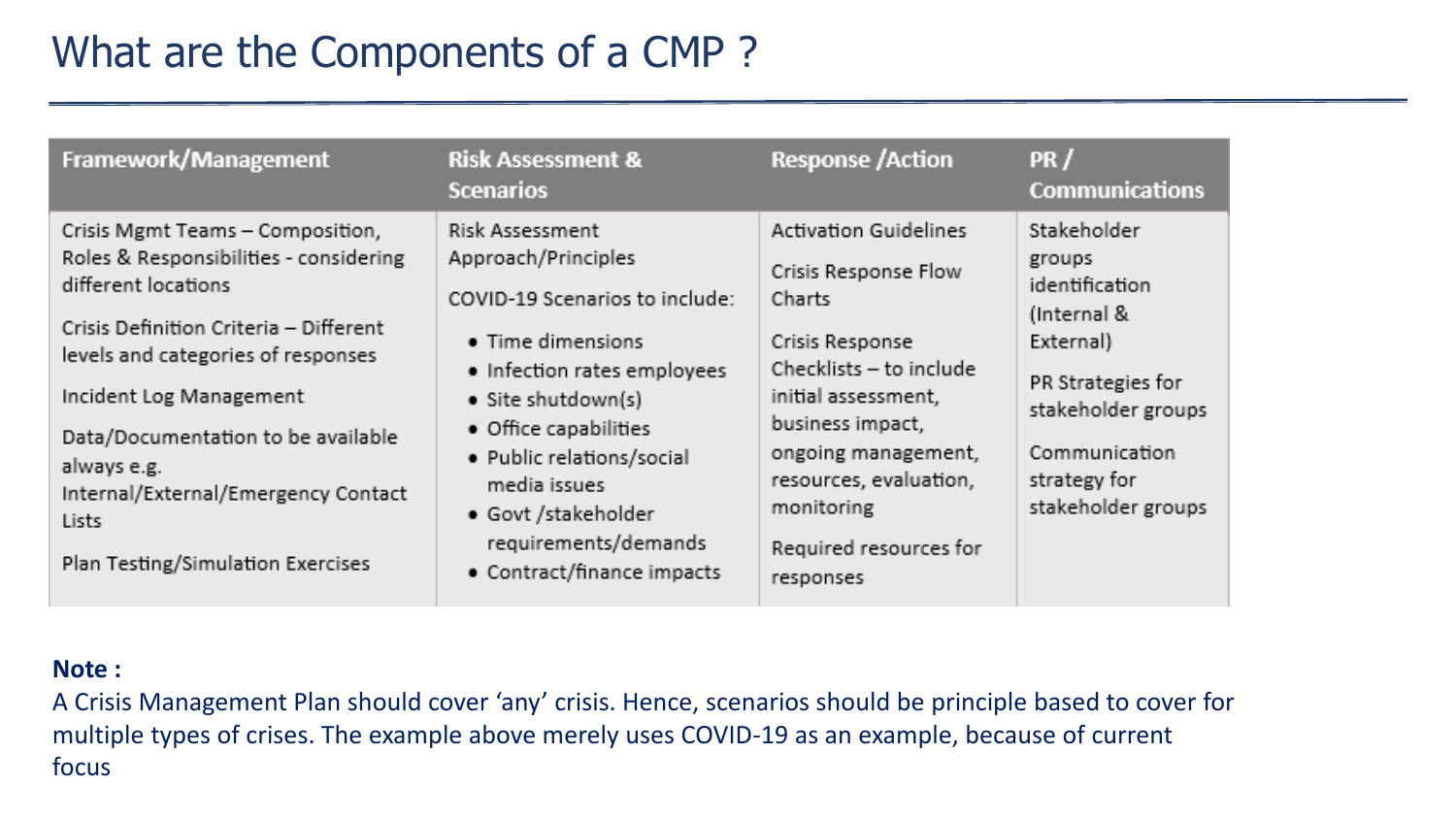**Context & Culture** play an important part in an effective Crisis Management Plan.

Context (Industry, Business, Supply Chain & Size of Business) Culture (Country , Regional or Organisational culture

#### **They influence and/or determine the following:-**

- Crisis Definition Criteria
- Data/Documentation to be available
- Critical/Emergency Contacts
- **Scenarios**
- Crisis Response & Actions



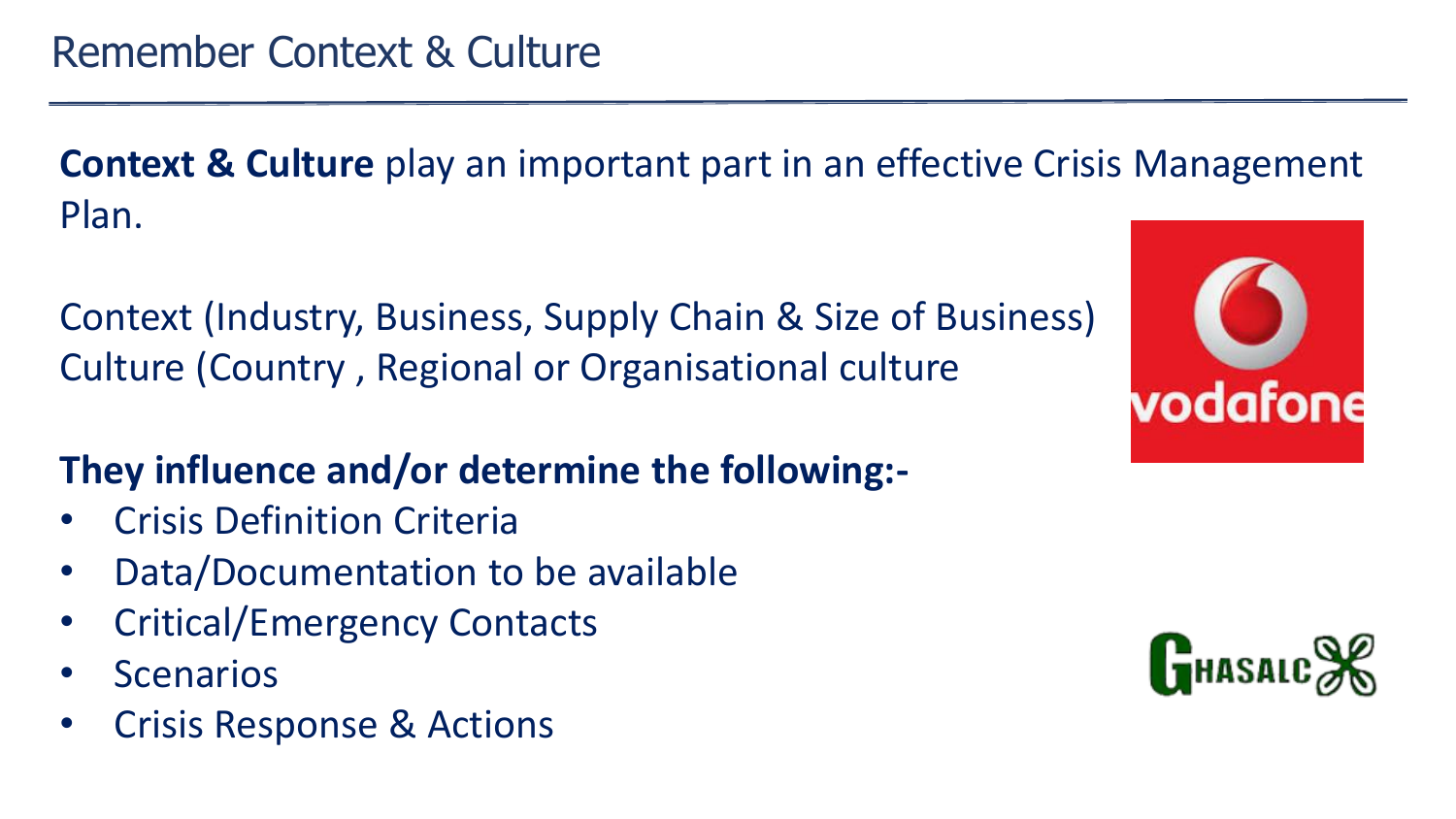- Regulators / Govt
- **Customers**
- Provide Services
- Sell Products
- **Many sites**
- Employees distributed across many sites
- Shareholders/profitability pressure
- Complex transactions
- Complex 3<sup>rd</sup> party relationship structure
- Many partnerships to create and sell products ie bancassurance, retail stores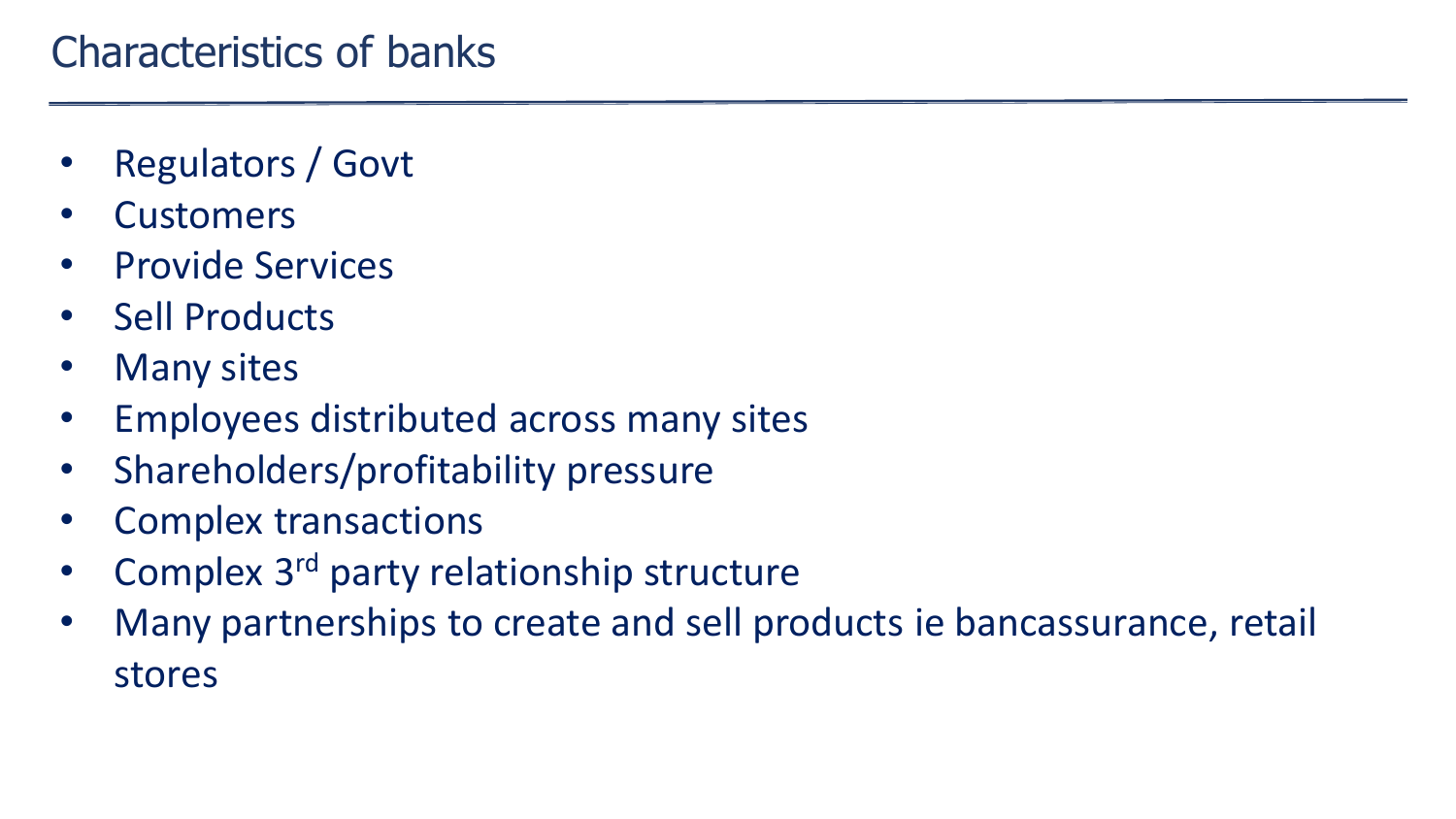#### Crisis Management – Dynamic & Evolving Scenarios

Some Italian banks are prioritizing support for customers, based on proximity to the outbreak and type of loan.

Effectiveness of loan-relief measures, including impact on P&L and capital



**Source** : Leadership in the time of the coronavirus: COVID-19 response and implications for banks - McKinsey & Company (March 2020)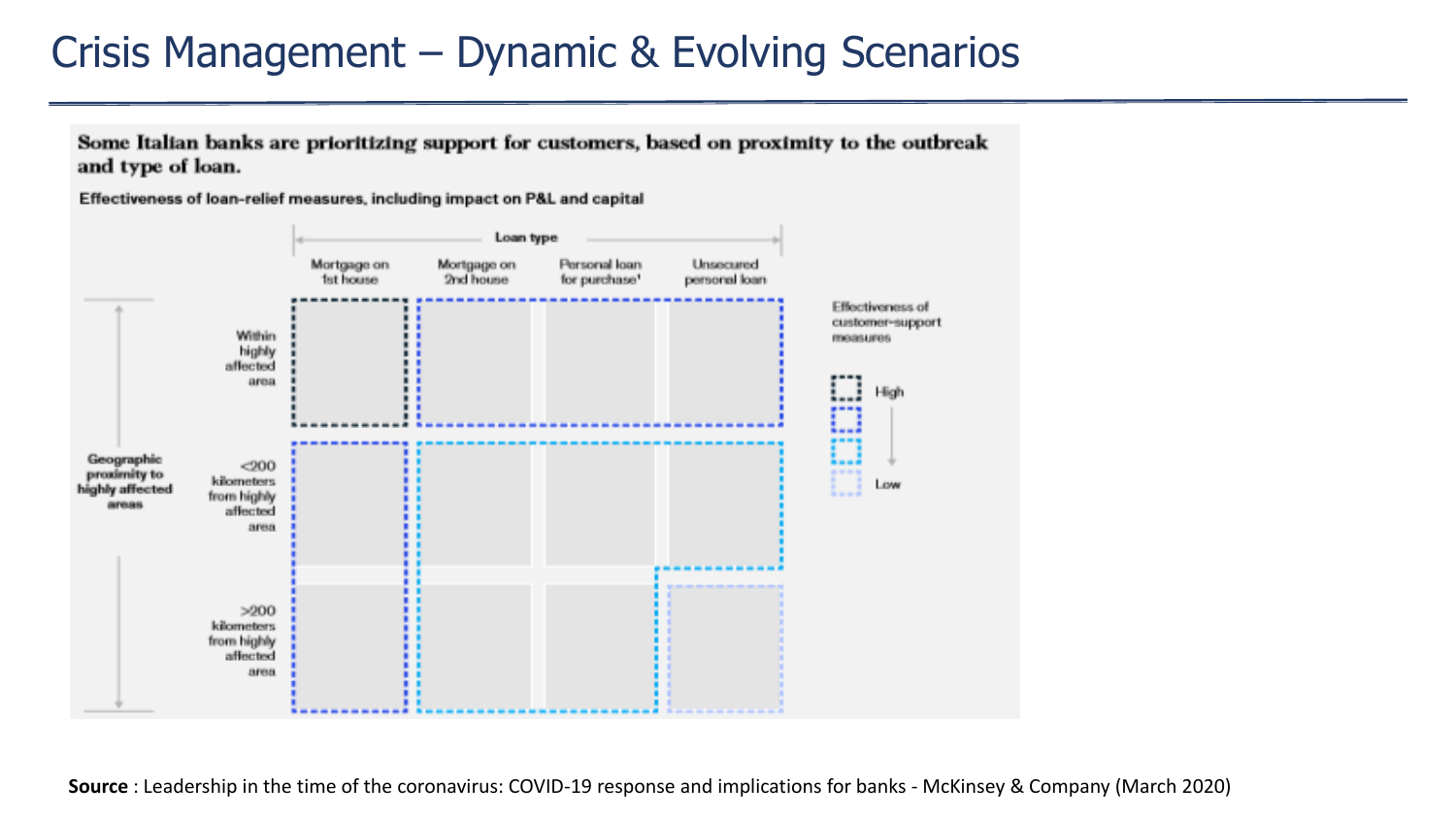#### Crisis Management – Dynamic & Evolving Scenarios



**Source** : Leadership in the time of the coronavirus: COVID-19 response and implications for banks - McKInsey & Company (March 2020)

For the bank, these above scenarios will determine :-

- Product mix
- How to best serve customers in a difficult time to maintain loyalty and business sustainability
- Profitability/ Balance Sheet
- Liquidity (& therefore sustainability and ability of bank to survive)
- How to minimise risk to employees ie where branches stay open, where not to
- Where to focus on essential services provided via technology
- Actions required to maintain stakeholder relationships ie how to meet government & regulator intentions/requirements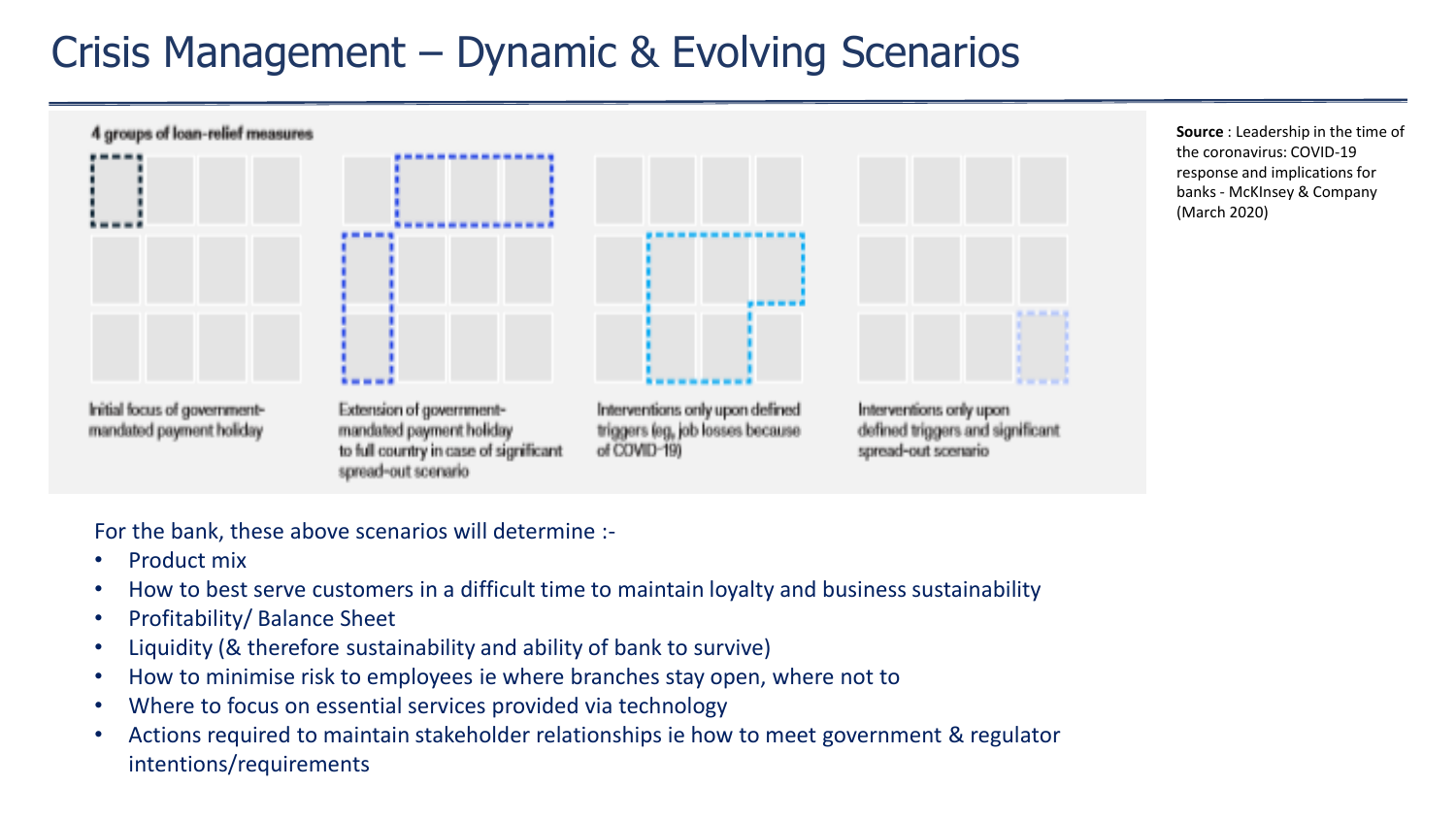#### Final Thoughts

**For effective crisis management planning and execution, you need to understand and include the society and environment beyond your own organisations – the society and environment in which you exist. If you don't want to fail, you need** 

**to plan and practice crisis. More specifically, if you don't want to fail, you need to plan and practice failing.**

**The Crisis is not the issue, it's what you do about it !**

Planning, Process & Governance is key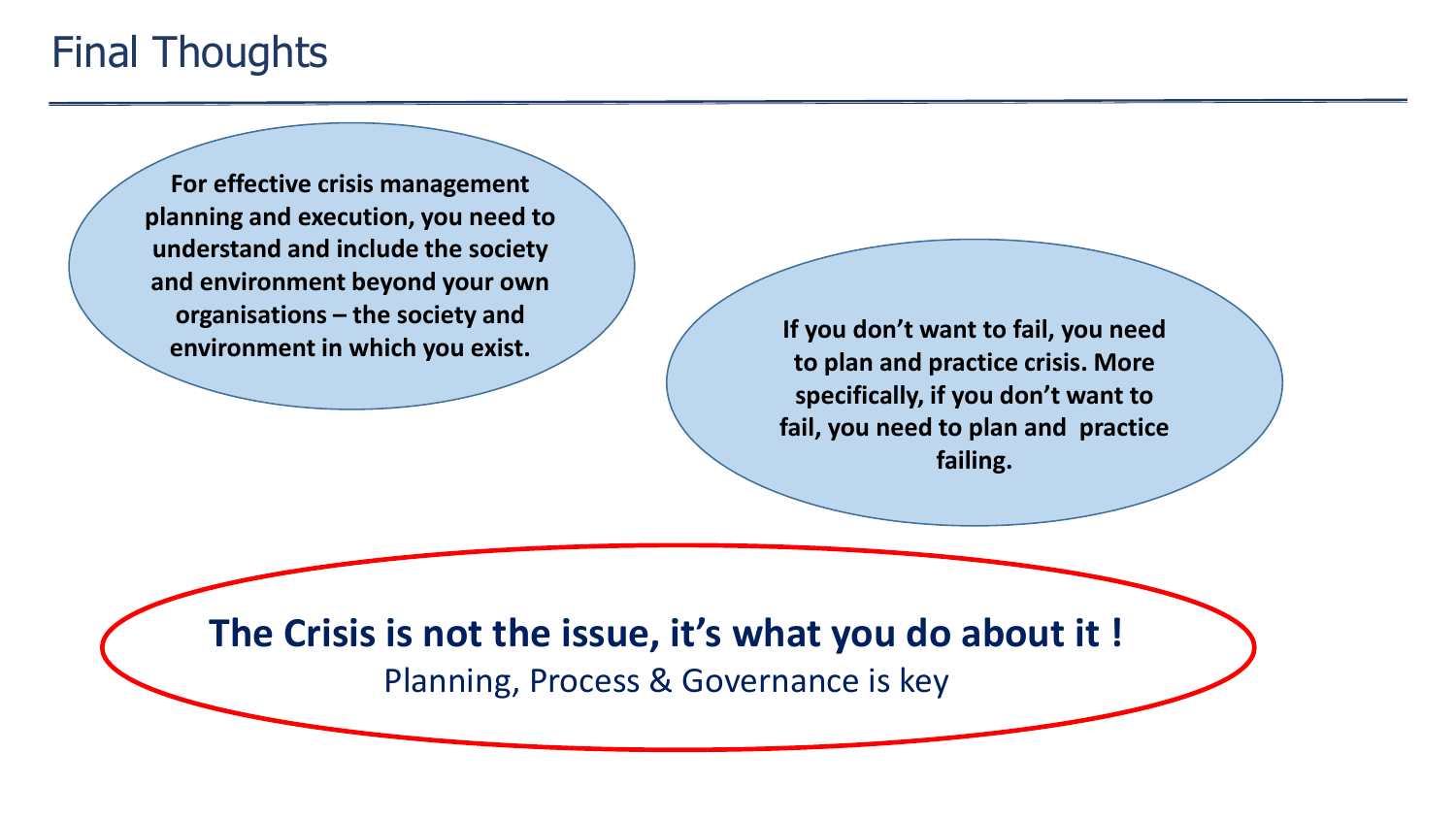

# QUESTIONS?

# Thank you!

info@peverett-maxwell.com www.peverett-maxwell.com